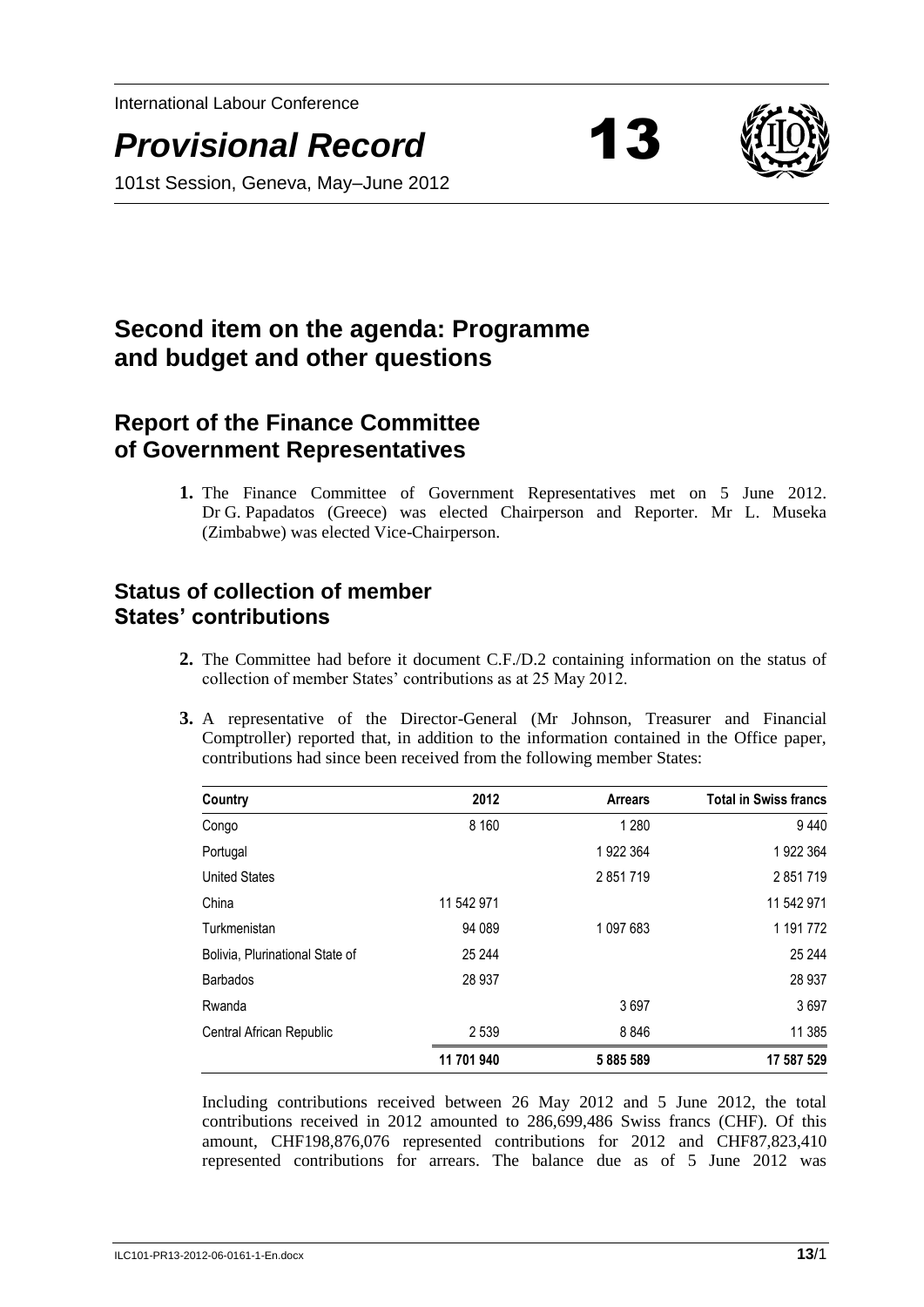CHF207,615,818. The Central African Republic and Turkmenistan had regained their right to vote.

#### **4.** *The Committee took note of the information in the document.*

### **Scale of assessments of contributions to the budget for 2013**

- **5.** The Committee had before it Report II: Information concerning the programme and budget and other questions, and document C.F./D.5, containing a draft resolution concerning the proposed scale of assessments for 2013.
- **6.** A representative of the Director-General (Mr Johnson, Treasurer and Financial Comptroller) explained that although South Sudan had been admitted to membership of the Organization in April 2012, as the United Nations would not establish a rate of assessment until later this year, proposals would be made to the Government members of the Governing Body (GMA) in March 2013.
- **7.** *The Committee recommends that the Conference adopt this resolution, the text of which appears at the end of this report.*

## **Composition of the Administrative Tribunal of the International Labour Organization**

- **8.** The Committee had before it Report II: Information concerning the programme and budget and other questions, and document C.F./D.3, containing draft resolutions concerning appointments to the Administrative Tribunal of the ILO.
- **9.** As the appointment of Hon. Sir Hugh Anthony Rawlins (Saint Kitts and Nevis) had been proposed under delegated authority to the Officers of the Governing Body a summary of his curriculum vitae follows.

The Hon. Sir Hugh Anthony Rawlins was born in 1950. He served as the Chief Justice of the Eastern Caribbean Supreme Court and Chairman, Judicial and Legal Services Commission of the Eastern Caribbean Supreme Court, of Anguilla and the British Virgin Islands (2008–12), Acting Chief Justice, Eastern Caribbean Supreme Court (2008), Justice of Appeal, Eastern Caribbean Supreme Court (2005–08), Member of the Judicial and Legal Services Commission of the British Virgin Islands (2004–05), High Court Judge, Antigua and Barbuda, the Commonwealth of Dominica and the British Virgin Islands (2002–05), and Master of the Eastern Caribbean Supreme Court (2000–01). He received a Bachelor of Laws, from the University of the West Indies (1983), Legal Education Certificate, from Norman Manley Law School (1985), and Master of Laws, from University of the West Indies (1993). He was admitted to practice before the Bar of Saint Kitts and Nevis as a Barrister-at-Law and Solicitor (1985) and served as lecturer in Law, University of the West Indies (1995–2000). He was appointed as Solicitor General of Saint Kitts and Nevis and Permanent Secretary, Legal Department (1989–1995), Registrar of the High Court, Saint Kitts and Nevis, and Additional Magistrate, Saint Kitts (1988–89), Assistant Secretary, Ministry of Agriculture, Lands, Housing and Labour (1976–85), and Head, Department of Labour (Ag.), Saint Kitts and Nevis (1977–79). He was appointed to the Order of Knight Bachelor by Her Majesty Queen Elizabeth II for contribution to the Judiciary (2012).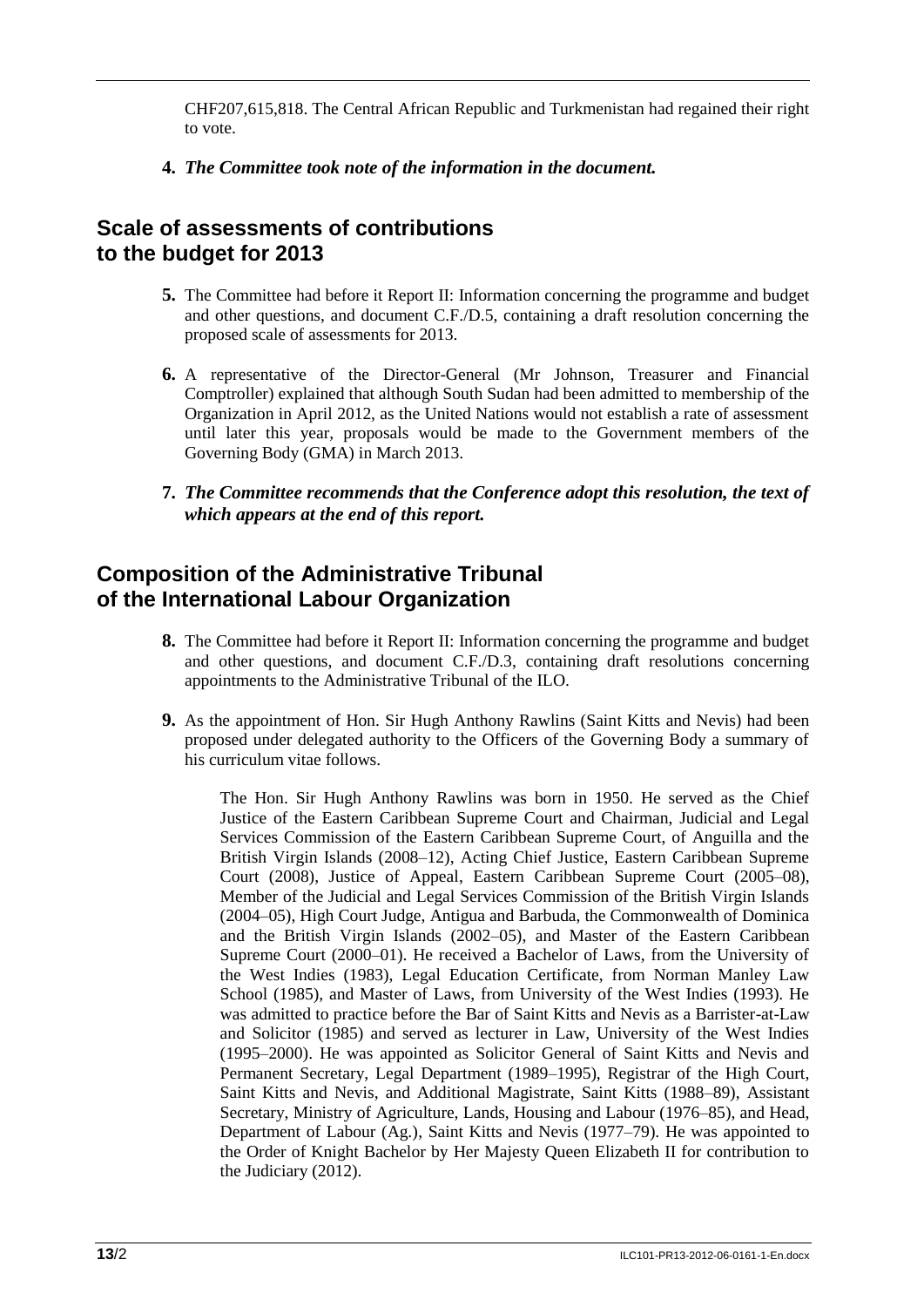**10.** *The Committee recommends that the Conference adopt these resolutions, the consolidated text of which appears at the end of this report.*

## **Financial report and audited consolidated financial statements for the year ended 31 December 2011**

- **11.** The Committee had before it the Financial report and audited consolidated financial statements for the year ended 31 December 2011 and Report of the External Auditor thereon; Report II: Information concerning the programme and budget and other questions; and document C.F./D.4, containing a recommendation submitted by the Governing Body that the Conference adopt the financial statements for the year ended 31 December 2011 and the External Auditor's report thereon.
- **12.** *The Committee recommends that the Conference adopt the financial statements for the year ended 31 December 2011 and the External Auditor's report thereon, and accordingly that it adopt the resolution, the text of which appears at the end of this report.*

#### **Other questions**

**13.** There were no papers under this item.

## **Appendices**

- **14.** The draft scale for the assessment of contributions for 2013 is attached as Appendix I.
- **15.** A statement showing the contributions due from each member State for 2013 is attached as Appendix II.

Geneva, 8 June 2012

*(Signed)* Dr G. Papadatos Chairperson and Reporter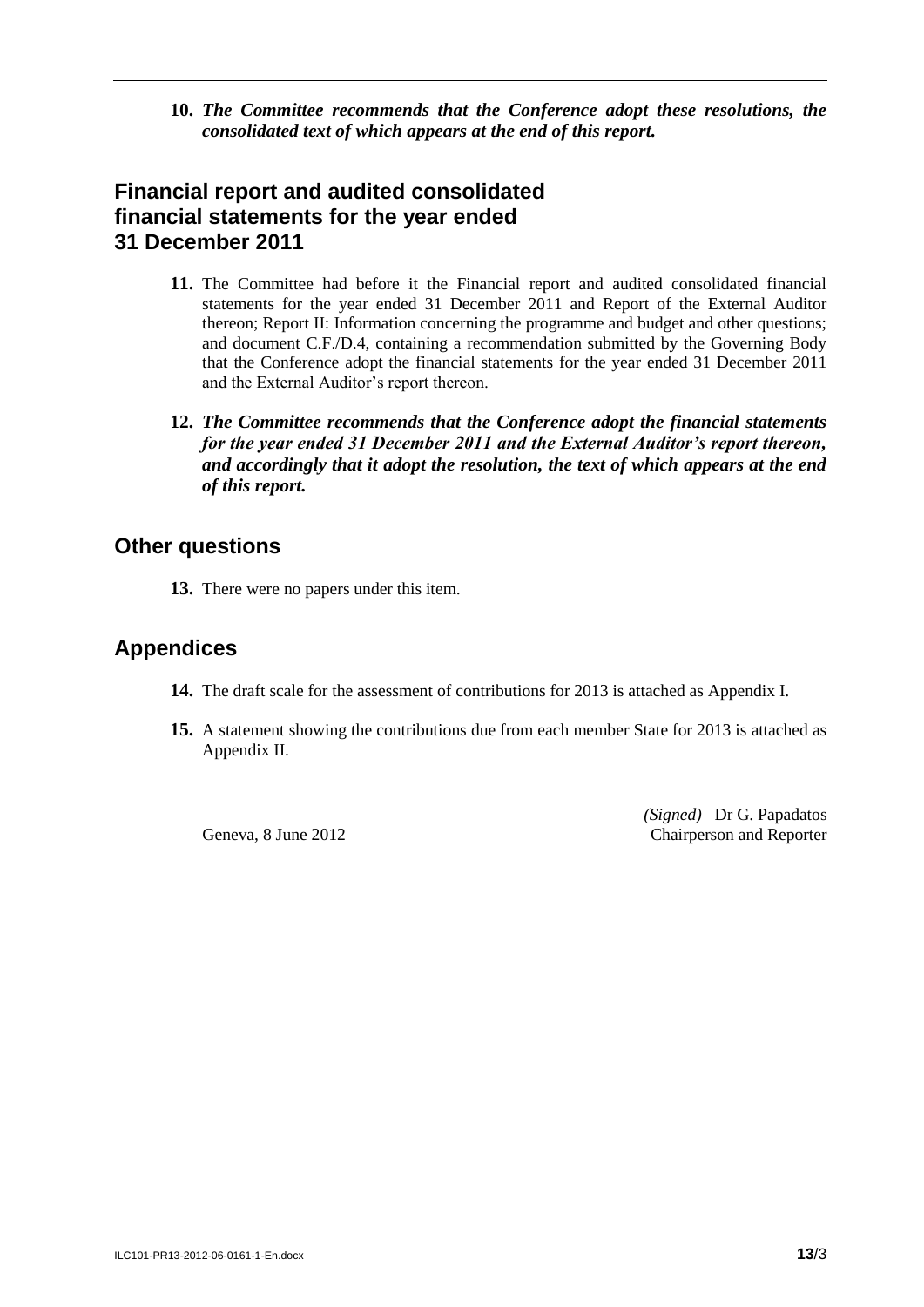## **Resolutions submitted to the Conference**

#### **Resolution concerning the scale of assessments of contributions to the budget for 2013**

The General Conference of the International Labour Organization,

*Decides* that, in accordance with the established practice of harmonizing the rates of assessment of ILO member States with their rates of assessment in the United Nations, to adopt the draft scale of assessments for 2013 as set out in Appendix I to this document.

#### **Resolution concerning the composition of the Administrative Tribunal of the International Labour Organization**

The General Conference of the International Labour Organization,

*Decides*, in accordance with article III of the Statute of the Administrative Tribunal of the International Labour Organization,

- (a) to convey its deep appreciation to Ms Gaudron for the valuable services she has rendered as judge and as President of the Tribunal and express regret at the resignation of Ms d'Auvergne;
- (b) to renew the appointments of Mr Ba (Senegal), Mr Barbagallo (Italy) and Ms Hansen (Canada) for a term of three years; and
- (c) to appoint Hon. Michael Francis Moore (Australia) for a term of three years; and
- (d) to appoint Hon. Sir Hugh Anthony Rawlins (Saint Kitts and Nevis) for a term of three years.

#### **Resolution concerning the financial report and audited consolidated financial statements for the year ended 31 December 2011**

The General Conference of the International Labour Organization,

*Decides*, in accordance with article 29 of the Financial Regulations, to adopt the financial statements for the year ended 31 December 2011 and the External Auditor's report thereon.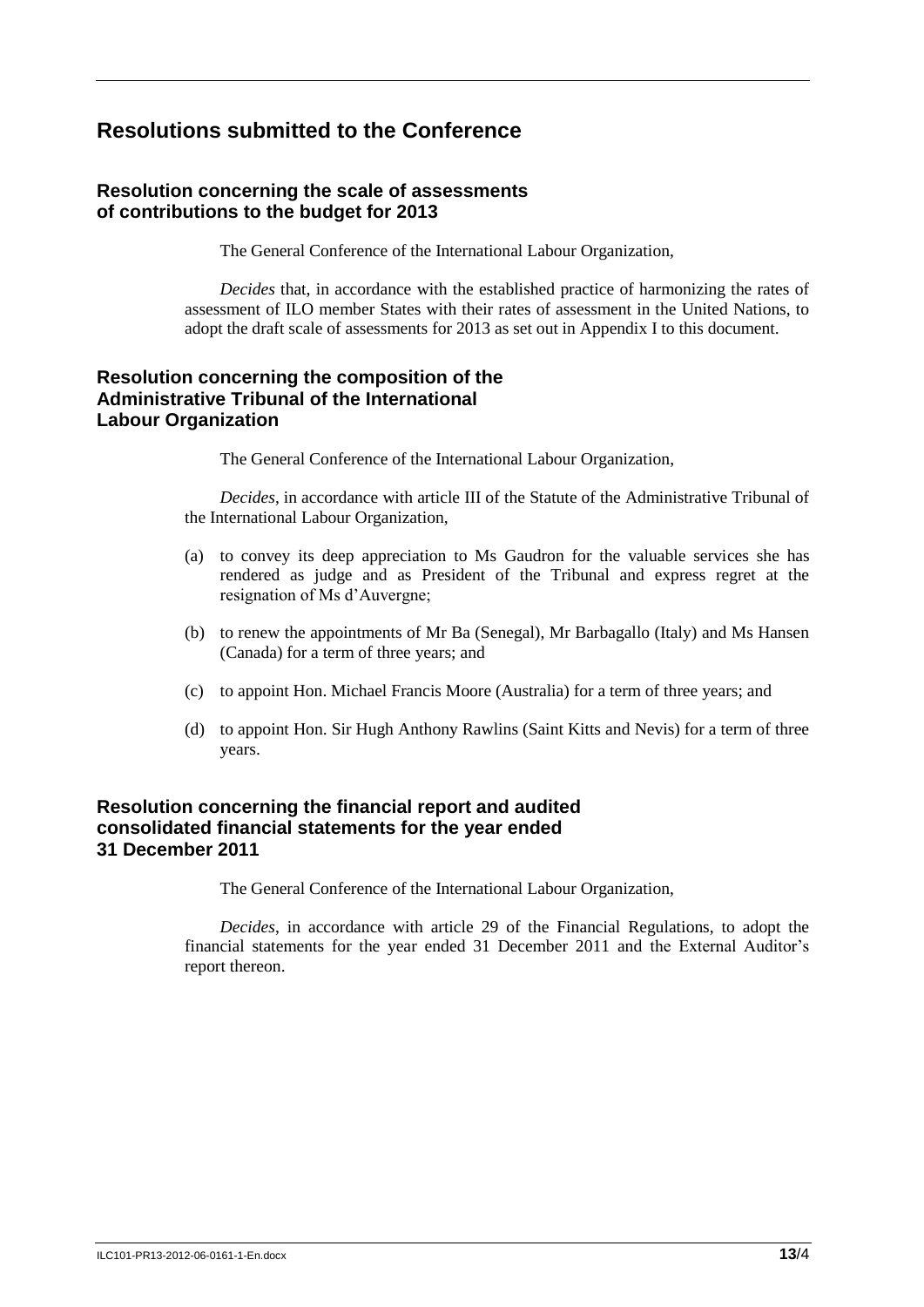# **Appendix I**

#### **Scale of assessments**

| <b>State</b>                     | Draft Scale of assessments      | Revised Draft        | Increase (Decrease)      |
|----------------------------------|---------------------------------|----------------------|--------------------------|
|                                  | as proposed by GB in March 2012 | Scale of assessments | (Diff. between           |
|                                  | 2013                            | 2013                 | $\cosh 2$ and $1$ )      |
|                                  | Col.1                           | Col.2                | Col.3                    |
|                                  | %                               | %                    | %                        |
|                                  |                                 |                      |                          |
|                                  | 0.004                           | 0.004                |                          |
| Afghanistan                      |                                 |                      |                          |
| Albania                          | 0.010                           | 0.010                |                          |
| Algeria                          | 0.128                           | 0.128<br>0.010       |                          |
| Angola                           | 0.010                           |                      |                          |
| Antigua and Barbuda              | 0.002                           | 0.002                |                          |
| Argentina                        | 0.287                           | 0.287                | ÷                        |
| Armenia                          | 0.005                           | 0.005                | ÷,                       |
| Australia                        | 1.934                           | 1.934                | ÷                        |
| Austria                          | 0.852                           | 0.852                |                          |
| Azerbaijan                       | 0.015                           | 0.015                |                          |
| <b>Bahamas</b>                   | 0.018                           | 0.018                | ÷                        |
| Bahrain                          | 0.039                           | 0.039                |                          |
| Bangladesh                       | 0.010                           | 0.010                |                          |
| <b>Barbados</b>                  | 0.008                           | 0.008                |                          |
| Belarus                          | 0.042                           | 0.042                |                          |
| Belgium                          | 1.076                           | 1.076                |                          |
| Belize                           | 0.001                           | 0.001                |                          |
| Benin                            | 0.003                           | 0.003                |                          |
| Bolivia, Plurinational State of  | 0.007                           | 0.007                |                          |
| Bosnia and Herzegovina           | 0.014                           | 0.014                | ÷,                       |
| <b>Botswana</b>                  | 0.018                           | 0.018                | ÷,                       |
| <b>Brazil</b>                    | 1.612                           | 1.612                |                          |
| Brunei Darussalam                | 0.028                           | 0.028                | $\overline{a}$           |
| Bulgaria                         | 0.038                           | 0.038                |                          |
| Burkina Faso                     | 0.003                           | 0.003                |                          |
| Burundi                          | 0.001                           | 0.001                |                          |
| Cambodia                         | 0.003                           | 0.003                |                          |
| Cameroon                         | 0.011                           | 0.011                |                          |
| Canada                           | 3.208                           | 3.208                |                          |
| Cape Verde                       | 0.001                           | 0.001                | $\overline{\phantom{a}}$ |
| Central African Republic         | 0.001                           | 0.001                | ÷,                       |
| Chad                             | 0.002                           | 0.002                |                          |
| Chile                            | 0.236                           | 0.236                |                          |
| China                            | 3.190                           | 3.190                |                          |
| Colombia                         | 0.144                           | 0.144                |                          |
| Comoros                          | 0.001                           | 0.001                |                          |
| Congo                            | 0.003                           | 0.003                |                          |
| Costa Rica                       | 0.034                           | 0.034                |                          |
| Côte d'Ivoire                    | 0.010                           | 0.010                |                          |
| Croatia                          | 0.097                           | 0.097                |                          |
| Cuba                             | 0.071                           | 0.071                | F                        |
| Cyprus                           | 0.046                           | 0.046                |                          |
| Czech Republic                   | 0.349                           | 0.349                |                          |
| Democratic Republic of the Congo | 0.003                           | 0.003                |                          |
| Denmark                          | 0.736                           | 0.736                | ÷,                       |
| Djibouti                         | $0.001\,$                       | 0.001                |                          |
| Dominica                         | 0.001                           | 0.001                | ÷                        |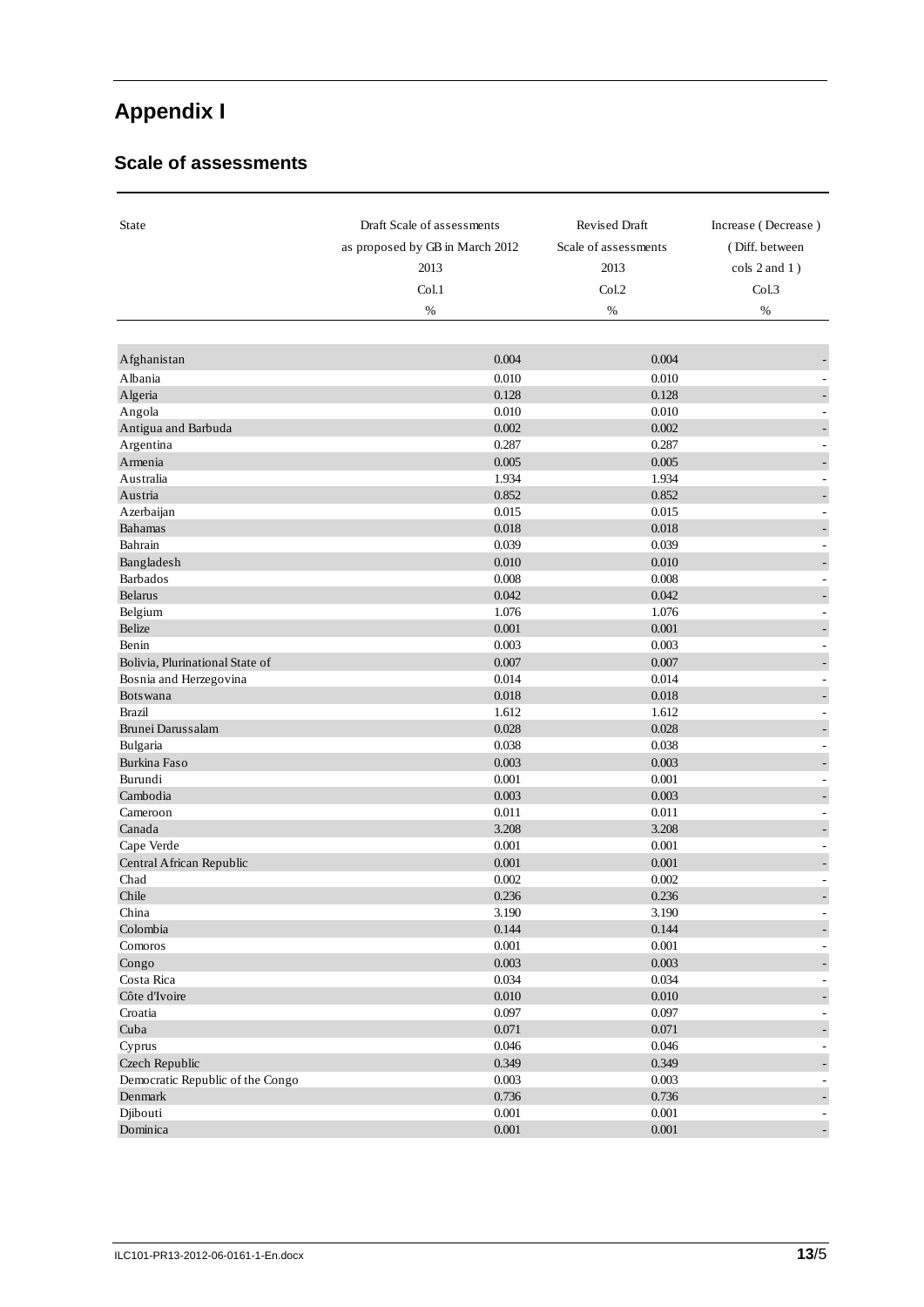| <b>State</b>                                   | Draft Scale of assessments      | Revised Draft        | Increase (Decrease)           |
|------------------------------------------------|---------------------------------|----------------------|-------------------------------|
|                                                | as proposed by GB in March 2012 | Scale of assessments | (Diff. between                |
|                                                | 2013                            | 2013                 | cols 2 and 1)                 |
|                                                | Col.1                           | Col.2                | Col.3                         |
|                                                | %                               | %                    | %                             |
|                                                |                                 |                      |                               |
|                                                | 0.042                           | 0.042                |                               |
| Dominican Republic<br>Ecuador                  | 0.040                           | 0.040                |                               |
| Egypt                                          | 0.094                           | 0.094                | $\sim$                        |
| El Salvador                                    | 0.019                           | 0.019                |                               |
| <b>Equatorial Guinea</b>                       | 0.008                           | 0.008                |                               |
| Eritrea                                        | 0.001                           | 0.001                | $\overline{\phantom{0}}$      |
| Estonia                                        | 0.040                           | 0.040                |                               |
| Ethiopia                                       | 0.008                           | 0.008                | $\overline{\phantom{a}}$      |
| Fiji                                           | 0.004                           | 0.004                | ٠                             |
| Finland                                        | 0.566                           | 0.566                | ٠                             |
| France                                         | 6.126                           | 6.126                |                               |
| Gabon                                          | 0.014                           | 0.014                |                               |
| Gambia                                         | 0.001<br>0.006                  | 0.001<br>0.006       |                               |
| Georgia<br>Germany                             | 8.021                           | 8.021                | ٠                             |
| Ghana                                          | 0.006                           | 0.006                |                               |
| Greece                                         | 0.691                           | 0.691                | $\sim$                        |
| Grenada                                        | 0.001                           | 0.001                |                               |
| Guatemala                                      | 0.028                           | 0.028                | $\overline{\phantom{a}}$      |
| Guinea                                         | 0.002                           | 0.002                | $\overline{\phantom{a}}$      |
| Guinea-Bissau                                  | 0.001                           | 0.001                | ÷                             |
| Guyana                                         | 0.001                           | 0.001                |                               |
| Haiti                                          | 0.003                           | 0.003                |                               |
| Honduras                                       | 0.008                           | 0.008                |                               |
| Hungary                                        | 0.291                           | 0.291                | $\sim$                        |
| Iceland                                        | 0.042                           | 0.042                |                               |
| India                                          | 0.534                           | 0.534                | $\sim$                        |
| Indonesia                                      | 0.238                           | 0.238                | $\overline{\phantom{0}}$      |
| Iran, Islamic Republic of<br>Iraq              | 0.233<br>0.020                  | 0.233<br>0.020       | ٠                             |
| Ireland                                        | 0.498                           | 0.498                | ÷,                            |
| Israel                                         | 0.384                           | 0.384                | $\overline{\phantom{a}}$      |
| Italy                                          | 5.001                           | 5.001                |                               |
| Jamaica                                        | 0.014                           | 0.014                | $\overline{\phantom{a}}$      |
| Japan                                          | 12.535                          | 12.535               | $\sim$                        |
| Jordan                                         | 0.014                           | 0.014                |                               |
| Kazakhstan                                     | 0.076                           | 0.076                | $\overline{\phantom{a}}$      |
| Kenya                                          | 0.012                           | 0.012                | $\overline{\phantom{a}}$      |
| Kiribati                                       | 0.001                           | 0.001                | $\overline{\phantom{a}}$      |
| Korea, Republic of                             | 2.261                           | 2.261                | $\overline{\phantom{0}}$      |
| Kuwait                                         | 0.263                           | 0.263                | $\overline{\phantom{a}}$      |
| Kyrgyzstan<br>Lao People's Democratic Republic | $0.001\,$                       | $0.001\,$<br>0.001   | $\overline{\phantom{a}}$      |
| Latvia                                         | $0.001\,$<br>0.038              | 0.038                | $\overline{\phantom{a}}$      |
| Lebanon                                        | 0.033                           | 0.033                | -<br>$\overline{\phantom{a}}$ |
| Lesotho                                        | $0.001\,$                       | $0.001\,$            |                               |
| Liberia                                        | 0.001                           | 0.001                | $\overline{\phantom{a}}$      |
| Libya                                          | 0.129                           | 0.129                | $\overline{\phantom{a}}$      |
| Lithuania                                      | 0.065                           | 0.065                | $\sim$                        |
| Luxembourg                                     | 0.090                           | 0.090                | $\overline{\phantom{0}}$      |
| Madagascar                                     | 0.003                           | 0.003                | $\overline{\phantom{a}}$      |
| Malawi                                         | $0.001\,$                       | $0.001\,$            | $\qquad \qquad \blacksquare$  |
| Malaysia                                       | 0.253                           | 0.253                | $\overline{\phantom{a}}$      |
| Maldives, Republic of                          | $0.001\,$                       | 0.001                | $\overline{\phantom{a}}$      |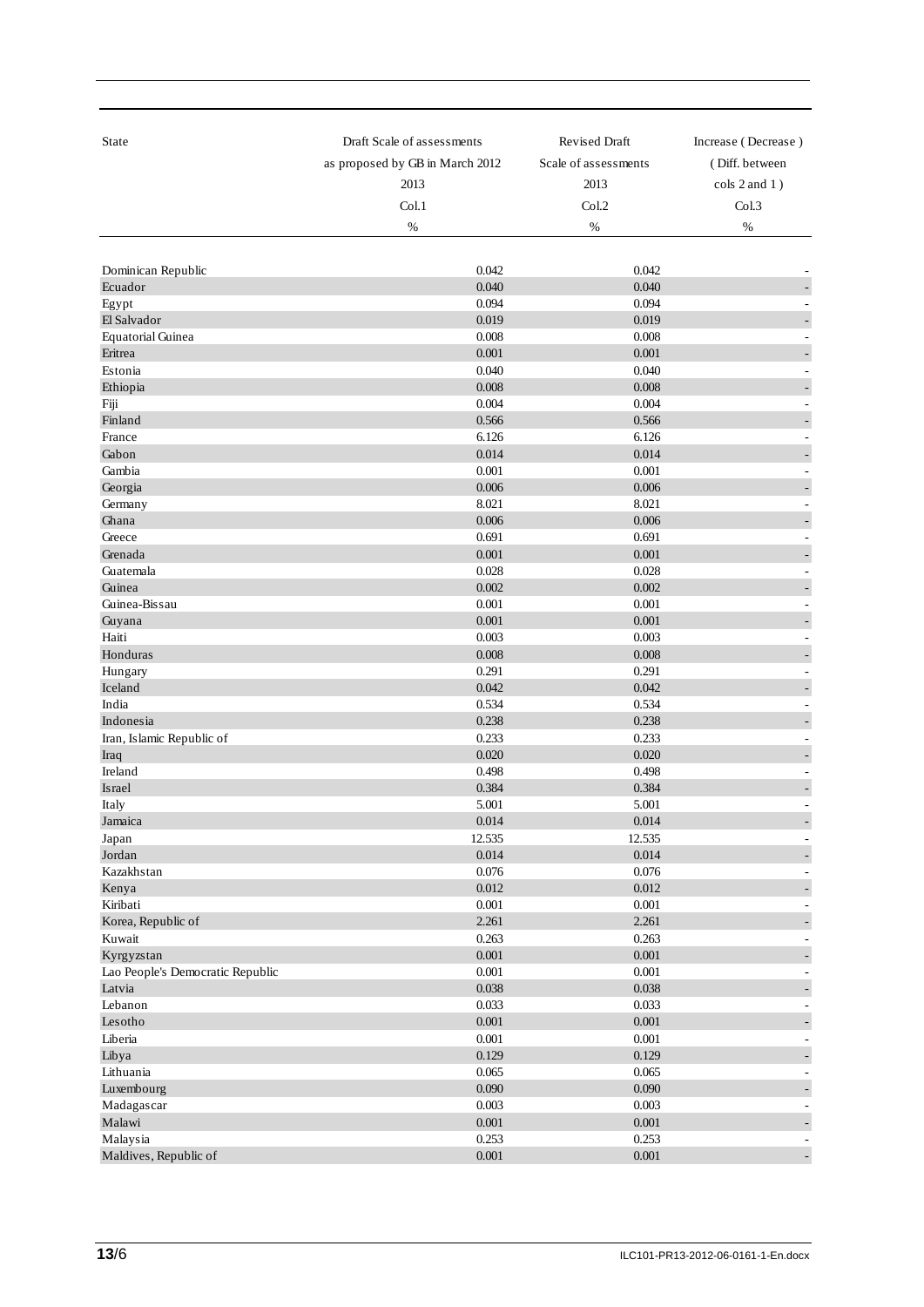| State                            | Draft Scale of assessments      | <b>Revised Draft</b> | Increase (Decrease)          |
|----------------------------------|---------------------------------|----------------------|------------------------------|
|                                  | as proposed by GB in March 2012 | Scale of assessments | (Diff. between               |
|                                  | 2013                            | 2013                 | cols 2 and 1)                |
|                                  | Col.1                           | Col.2                | Col.3                        |
|                                  | %                               | %                    | %                            |
|                                  |                                 |                      |                              |
| Mali                             | 0.003                           | 0.003                |                              |
| Malta                            | 0.017                           | 0.017                |                              |
| Marshall Islands                 | 0.001                           | 0.001                |                              |
| Mauritania                       | 0.001                           | 0.001                | ÷,                           |
| Mauritius                        | 0.011                           | 0.011                |                              |
| Mexico                           | 2.357                           | 2.357                |                              |
| Moldova, Republic of             | 0.002                           | 0.002                |                              |
| Mongolia                         | 0.002                           | 0.002                |                              |
| Montenegro                       | 0.004                           | 0.004                |                              |
| Morocco                          | 0.058                           | 0.058                |                              |
| Mozambique<br>Myanmar            | 0.003<br>0.006                  | 0.003<br>0.006       | $\sim$                       |
| Namibia                          | 0.008                           | 0.008                |                              |
| Nepal                            | 0.006                           | 0.006                |                              |
| Netherlands                      | 1.856                           | 1.856                |                              |
| New Zealand                      | 0.273                           | 0.273                |                              |
| Nicaragua                        | 0.003                           | 0.003                |                              |
| Niger                            | 0.002                           | 0.002                |                              |
| Nigeria                          | 0.078                           | 0.078                |                              |
| Norway                           | 0.872                           | 0.872                |                              |
| Oman                             | 0.086                           | 0.086                | ÷,                           |
| Pakistan                         | 0.082                           | 0.082                | $\overline{a}$               |
| Palau                            | L,                              | 0.001                | 0.001                        |
| Panama                           | 0.022                           | 0.022                | ÷                            |
| Papua New Guinea                 | 0.002                           | 0.002                |                              |
| Paraguay                         | 0.007                           | 0.007                |                              |
| Peru                             | 0.090                           | 0.090                |                              |
| Philippines<br>Poland            | 0.090<br>0.828                  | 0.090<br>0.828       |                              |
| Portugal                         | 0.511                           | 0.511                |                              |
| Qatar                            | 0.135                           | 0.135                |                              |
| Romania                          | 0.177                           | 0.177                |                              |
| Russian Federation               | 1.603                           | 1.603                |                              |
| Rwanda                           | 0.001                           | 0.001                | $\overline{\phantom{a}}$     |
| Saint Kitts and Nevis            | 0.001                           | 0.001                |                              |
| Saint Lucia                      | 0.001                           | 0.001                |                              |
| Saint Vincent and the Grenadines | 0.001                           | 0.001                |                              |
| Samoa                            | 0.001                           | 0.001                | $\qquad \qquad \blacksquare$ |
| San Marino                       | 0.003                           | 0.003                |                              |
| Sao Tome and Principe            | 0.001                           | $0.001\,$            | $\Box$                       |
| Saudi Arabia                     | 0.831<br>0.006                  | 0.830                | (0.001)                      |
| Senegal<br>Serbia                | 0.037                           | 0.006<br>0.037       |                              |
| Seychelles                       | 0.002                           | 0.002                |                              |
| Sierra Leone                     | $0.001\,$                       | $0.001\,$            | $\sim$                       |
| Singapore                        | 0.335                           | 0.335                |                              |
| Slovakia                         | 0.142                           | 0.142                |                              |
| Slovenia                         | 0.103                           | 0.103                |                              |
| Solomon Islands                  | 0.001                           | $0.001\,$            |                              |
| Somalia                          | 0.001                           | $0.001\,$            |                              |
| South Africa                     | 0.385                           | 0.385                |                              |
| South Sudan <sup>(1)</sup>       |                                 |                      |                              |
| Spain                            | 3.178                           | 3.178                |                              |
| Sri Lanka                        | 0.019                           | 0.019                |                              |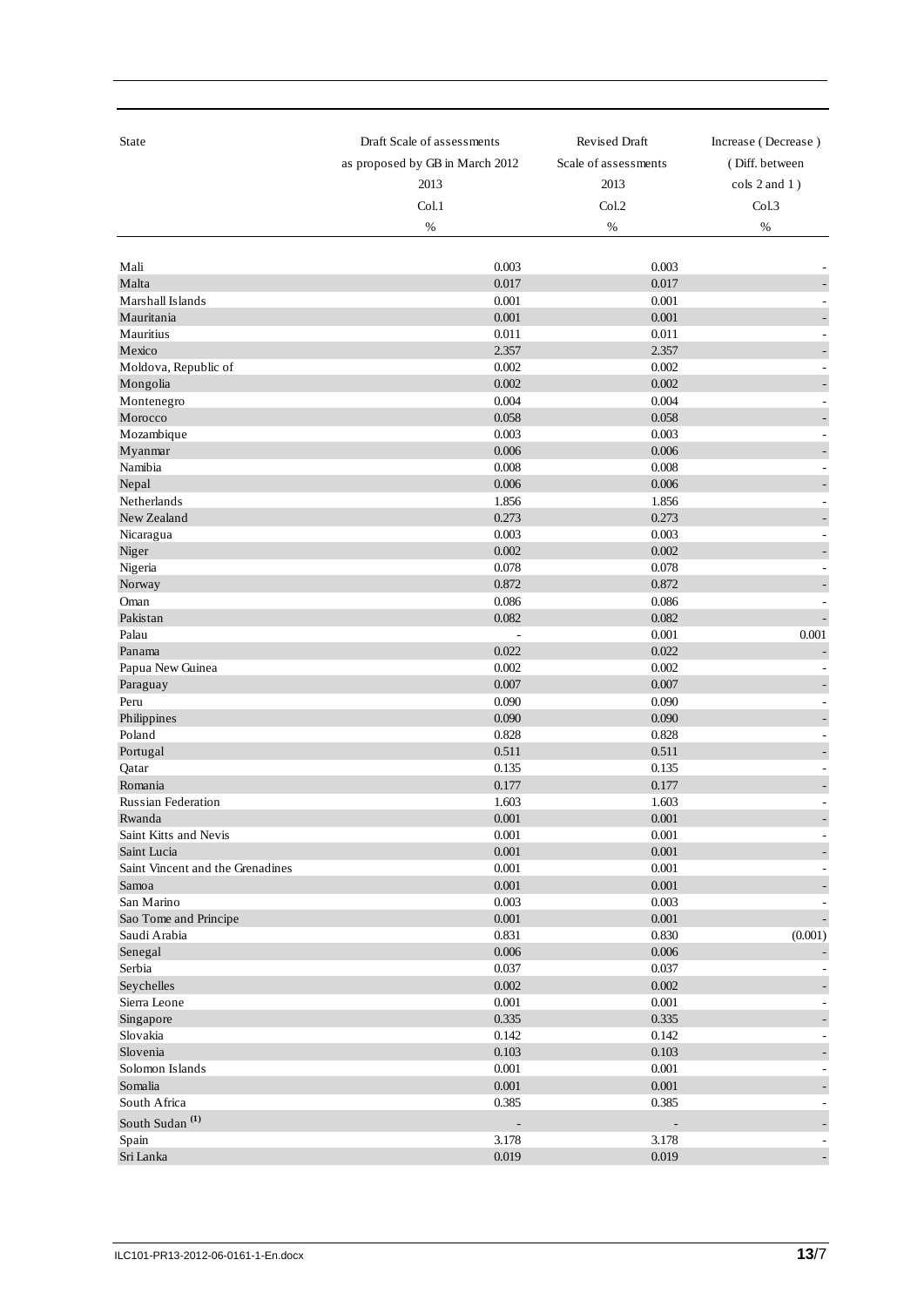| State                             | Draft Scale of assessments      | <b>Revised Draft</b> | Increase (Decrease) |
|-----------------------------------|---------------------------------|----------------------|---------------------|
|                                   | as proposed by GB in March 2012 | Scale of assessments | (Diff. between      |
|                                   | 2013                            | 2013                 | $\cosh 2$ and $1$ ) |
|                                   | Col.1                           | Col.2                | Col.3               |
|                                   | $\%$                            | $\%$                 | %                   |
|                                   |                                 |                      |                     |
| Sudan <sup>(2)</sup>              | 0.010                           | 0.010                |                     |
| Suriname                          | 0.003                           | 0.003                |                     |
| Swaziland                         | 0.003                           | 0.003                |                     |
| Sweden                            | 1.065                           | 1.065                |                     |
| Switzerland                       | 1.131                           | 1.131                |                     |
| Syrian Arab Republic              | 0.025                           | 0.025                |                     |
| Tajikistan                        | 0.002                           | 0.002                |                     |
| Tanzania, United Republic of      | $0.008\,$                       | 0.008                |                     |
| Thailand                          | 0.209                           | 0.209                |                     |
| The former Yug. Rep of Macedonia  | 0.007                           | 0.007                |                     |
| Timor-Leste                       | 0.001                           | 0.001                |                     |
| Togo                              | 0.001                           | 0.001                |                     |
| Trinidad and Tobago               | 0.044                           | 0.044                | ÷                   |
| Tunisia                           | 0.030                           | 0.030                |                     |
| Turkey                            | 0.617                           | 0.617                |                     |
| Turkmenistan                      | 0.026                           | 0.026                |                     |
| Tuvalu                            | 0.001                           | 0.001                |                     |
| Uganda                            | 0.006                           | 0.006                |                     |
| Ukraine                           | 0.087                           | 0.087                |                     |
| <b>United Arab Emirates</b>       | 0.391                           | 0.391                |                     |
| United Kingdom                    | 6.607                           | 6.607                |                     |
| <b>United States</b>              | 22.000                          | 22.000               |                     |
| Uruguay                           | 0.027                           | 0.027                |                     |
| Uzbekistan                        | 0.010                           | 0.010                |                     |
| Vanuatu                           | 0.001                           | 0.001                |                     |
| Venezuela, Bolivarian Republic of | 0.314                           | 0.314                |                     |
| Viet Nam                          | 0.033                           | 0.033                |                     |
| Yemen                             | 0.010                           | 0.010                |                     |
| Zambia                            | 0.004                           | 0.004                |                     |
| Zimbabwe                          | 0.003                           | 0.003                |                     |
|                                   |                                 |                      |                     |
| Total                             | 100.000                         | 100.000              | 0.000               |

**(1)** Rate of assessment yet to be determined by the UN General Assembly.

**(2)** Rate of assessment may be adjusted by the UN General Assembly in conjunction with the establishment of a rate of assessment for South Sudan.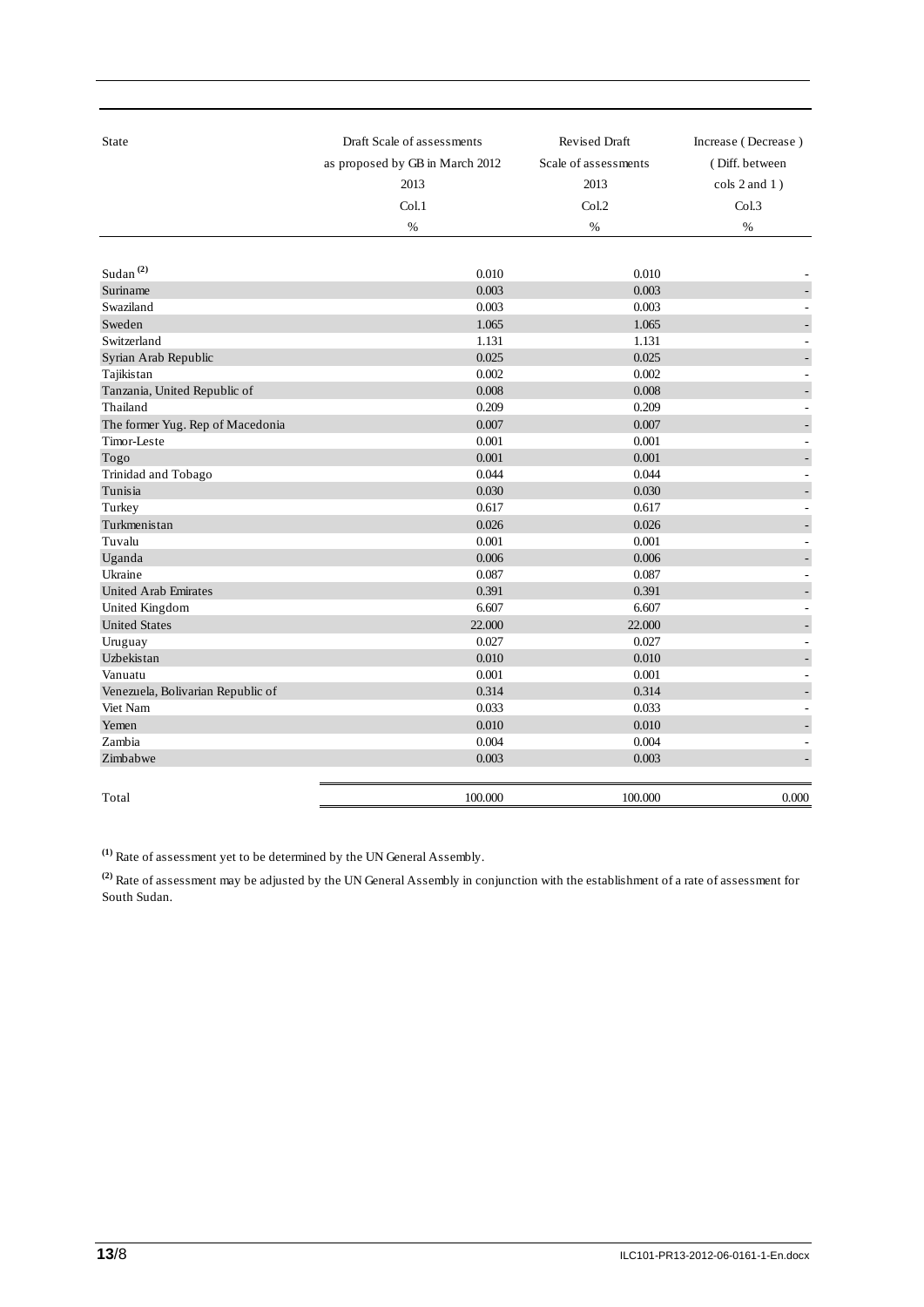# **Appendix II**

#### **INCOME BUDGET FOR 2012-13 STATEMENT OF CONTRIBUTIONS DUE FROM MEMBER STATES FOR 2013 (In Swiss francs)**

|                                     |       |              | <b>Earned Credits Distributed</b> |                |                |                   |
|-------------------------------------|-------|--------------|-----------------------------------|----------------|----------------|-------------------|
|                                     |       | Assessed     |                                   | in Respect of  |                | <b>Net</b>        |
|                                     |       | Contribution | 2011                              | 2010-11        |                | Contribution      |
|                                     |       | for 2013     | Incentive                         | 50% Net        | Total          | for               |
| <b>Member States</b>                | %     | Amount       | <b>Scheme</b>                     | Premium        | <b>Credits</b> | 2013              |
| 1 Afghanistan                       | 0.004 | 14 475       |                                   |                |                | 14475             |
| 2 Albania                           | 0.010 | 36 188       | 272                               |                | 272            | 35 916            |
| 3 Algeria                           | 0.128 | 463 207      | 8 3 9 6                           | 4 9 6 0        | 13 356         | 449 851           |
| 4 Angola                            | 0.010 | 36 188       | 648                               | 303            | 951            | 35 237            |
| 5 Antigua and Barbuda               | 0.002 | 7 2 3 8      |                                   |                |                | 7 2 3 8           |
| 6 Argentina                         | 0.287 | 1 038 597    |                                   |                |                | 1 038 597         |
| 7 Armenia                           | 0.005 | 18 094       | 64                                | 163            | 227            | 17867             |
| 8 Australia                         | 1.934 | 6 998 767    | 180 318                           | 86 674         | 266 992        | 6731775           |
| 9 Austria                           | 0.852 | 3 083 221    | 39 319                            | 40 519         | 79 838         | 3 003 383         |
| 10 Azerbaijan                       | 0.015 | 54 282       | 739                               | 466            | 1 205          | 53 077            |
| 11 Bahamas                          | 0.018 | 65 138       | 1 661                             | 792            | 2 4 5 3        | 62 685            |
| 12 Bahrain                          | 0.039 | 141 133      | 3 4 6 0                           | 1 677          | 5 1 3 7        | 135 996           |
| 13 Bangladesh                       | 0.010 | 36 188       | 911                               | 466            | 1 377          | 34 811            |
| 14 Barbados                         | 0.008 | 28 950       | 671                               | 396            | 1 0 6 7        | 27 883            |
| 15 Belarus                          | 0.042 | 151 990      | 2 4 4 0                           | 1 4 4 4        | 3884           | 148 106           |
| 16 Belgium                          | 1.076 | 3 893 833    | 47 491                            | 50 742         | 98 233         | 3795600           |
| 17 Belize                           | 0.001 | 3619         |                                   |                |                | 3619              |
| 18 Benin                            | 0.003 | 10 856       | 49                                |                | 49             | 10 807            |
| 19 Bolivia, Plurinational State of  | 0.007 | 25 332       | 447                               | 303            | 750            | 24 5 82           |
| 20 Bosnia and Herzegovina           | 0.014 | 50 663       | 564                               | 466            | 1 0 3 0        | 49 633            |
| 21 Botswana                         | 0.018 | 65 138       | 1 0 4 3                           | 745            | 1788           | 63 350            |
| 22 Brazil                           | 1.612 | 5 833 512    | 10 432                            | 57 961         | 68 393         | 5765119           |
| 23 Brunei Darussalam                | 0.028 | 101 326      | 2 6 3 3                           | 1 257          | 3890           | 97 436            |
| 24 Bulgaria                         | 0.038 | 137 515      | 2 5 8 2                           | 1 351          | 3933           | 133 582           |
| 25 Burkina Faso                     | 0.003 | 10856        | 252                               | 116            | 368            | 10 488            |
| 26 Burundi                          | 0.001 | 3619         |                                   |                |                | 3619              |
| 27 Cambodia                         | 0.003 | 10856        | 135                               | 93             | 228            | 10 628            |
| 28 Cameroon                         | 0.011 | 39 807       | 110                               | 466            | 576            | 39 231            |
| 29 Canada                           | 3.208 | 11 609 123   | 302 483                           | 144 052        | 446 535        | 11 162 588        |
| 30 Cape Verde                       | 0.001 | 3619         |                                   |                |                | 3619              |
| 31 Central African Republic         | 0.001 | 3619         | 43                                |                | 43             | 3576              |
| 32 Chad                             | 0.002 | 7 2 3 8      |                                   |                |                | 7 2 3 8           |
| 33 Chile                            | 0.236 | 854 038      | 5 9 6 0                           |                | 5 9 6 0        | 848 078           |
| 34 China                            | 3.190 | 11 543 985   | 28 505                            |                | 28 505         | 11 515 480        |
| 35 Colombia                         | 0.144 | 521 108      | 4689                              |                | 4689           | 516 419           |
| 36 Comoros                          | 0.001 | 3619         |                                   |                |                | 3619              |
| 37 Congo                            | 0.003 | 10856        | 49                                |                | 49             | 10 807            |
| 38 Costa Rica                       | 0.034 | 123 039      |                                   |                |                | 123 039           |
| 39 Côte d'Ivoire                    | 0.010 | 36 188       |                                   |                |                | 36 188            |
| 40 Croatia                          | 0.097 | 351 024      | 6777                              | 3 4 2 3        | 10 200         | 340 824           |
| 41 Cuba                             | 0.071 | 256 935      |                                   |                |                | 256 935           |
| 42 Cyprus                           | 0.046 | 166 465      | 4 2 1 8                           | 2 0 9 6        | 6 3 1 4        | 160 151           |
| 43 Czech Republic                   | 0.349 | 1 262 963    | 30 858                            | 14 671         | 45 529         | 1 217 434         |
| 44 Democratic Republic of the Congo | 0.003 | 10 856       |                                   |                |                | 10856             |
| 45 Denmark                          | 0.736 | 2 663 440    | 60 481                            | 34 348         | 94 829         | 2 568 611         |
| 46 Djibouti                         | 0.001 | 3619         |                                   |                |                | 3619              |
| 47 Dominica                         | 0.001 | 3619         |                                   |                |                | 3619              |
| 48 Dominican Republic               | 0.042 | 151 990      |                                   |                |                | 151 990           |
| 49 Ecuador                          | 0.040 | 144 752      |                                   |                |                | 144 752           |
| 50 Egypt                            | 0.094 | 340 168      | 8 4 7 3                           | 4 2 3 8        | 12711          | 327 457           |
| 51 El Salvador                      | 0.019 | 68 757       |                                   |                |                | 68757             |
| 52 Equatorial Guinea                | 0.008 | 28 950       |                                   |                |                | 28 950            |
| 53 Eritrea                          | 0.001 | 3619         | 92                                | 47             | 139            | 3480              |
|                                     | 0.040 | 144 752      | $\frac{1}{2}$ 738                 |                |                |                   |
| 54 Estonia<br>55 Ethiopia           |       | 28 950       |                                   | 1 3 0 4<br>256 | 4 0 4 2        | 140 710<br>28 165 |
|                                     | 0.008 |              | 529                               |                | 785            |                   |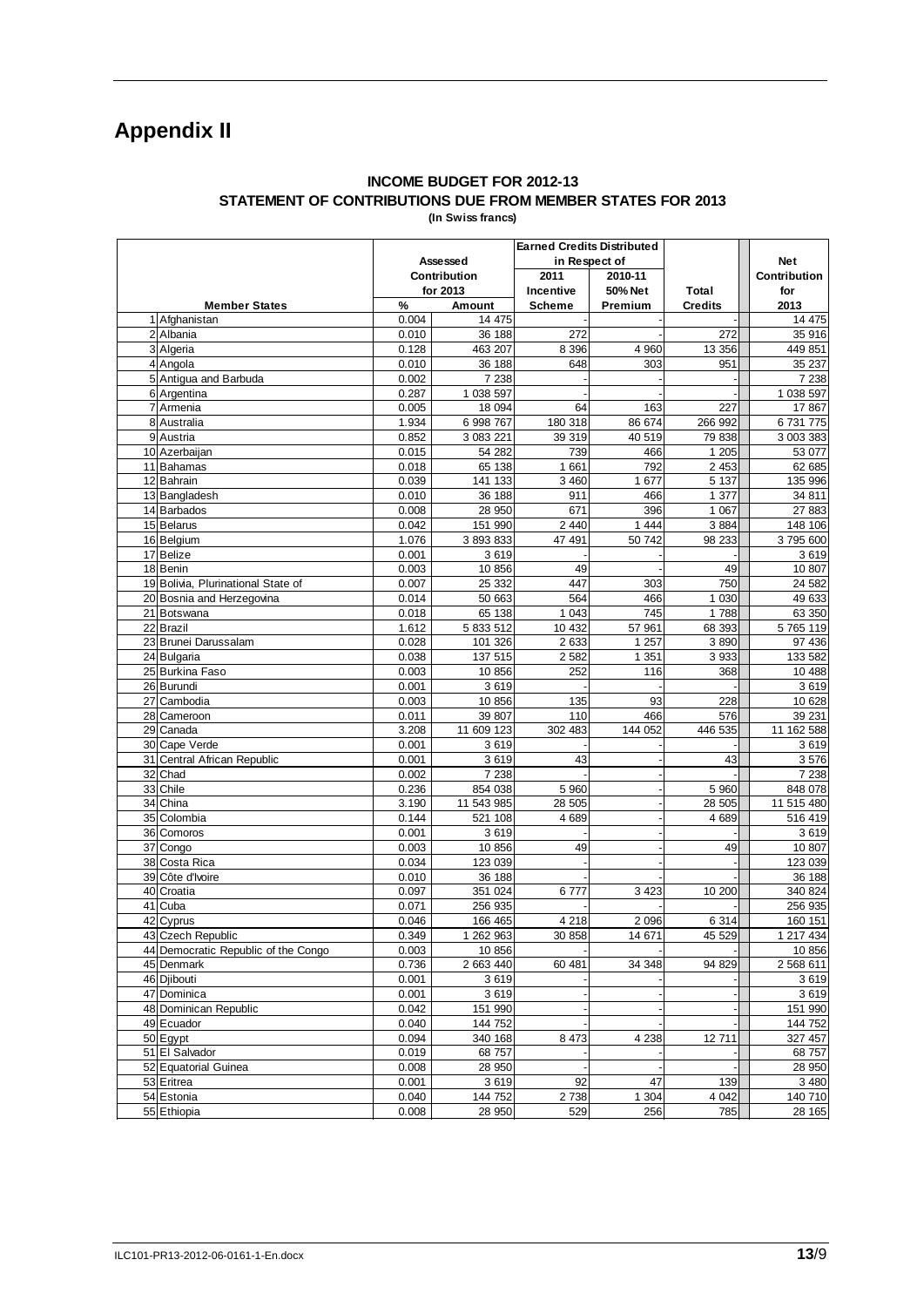|                                        |                | Assessed                | <b>Earned Credits Distributed</b><br>in Respect of |                    |                         | <b>Net</b>              |
|----------------------------------------|----------------|-------------------------|----------------------------------------------------|--------------------|-------------------------|-------------------------|
|                                        |                | Contribution            | 2011                                               | 2010-11            |                         | Contribution            |
| <b>Member States</b>                   | %              | for 2013<br>Amount      | Incentive<br><b>Scheme</b>                         | 50% Net<br>Premium | Total<br><b>Credits</b> | for<br>2013             |
| 56 Fiji                                | 0.004          | 14 475                  | 303                                                | 163                | 466                     | 14 009                  |
| 57 Finland                             | 0.566          | 2 048 243               | 52 670                                             | 26 314             | 78 984                  | 1 969 259               |
| 58 France                              | 6.126          | 22 168 793              | 568 663                                            | 289 455            | 858 118                 | 21 310 675              |
| 59 Gabon                               | 0.014          | 50 663                  | 936                                                | 512                | 1 4 4 8                 | 49 215                  |
| 60 Gambia                              | 0.001          | 3619                    |                                                    |                    |                         | 3619                    |
| 61 Georgia                             | 0.006          | 21 713                  | 168                                                | 210                | 378                     | 21 335                  |
| 62 Germany<br>63 Ghana                 | 8.021<br>0.006 | 29 026 427<br>21 713    | 470 785<br>367                                     | 386 608<br>233     | 857 393<br>600          | 28 169 034<br>21 113    |
| 64 Greece                              | 0.691          | 2 500 594               |                                                    |                    |                         | 2 500 594               |
| 65 Grenada                             | 0.001          | 3619                    |                                                    |                    |                         | 3619                    |
| 66 Guatemala                           | 0.028          | 101 326                 | 2688                                               | 1 3 9 7            | 4 0 8 5                 | 97 241                  |
| 67 Guinea                              | 0.002          | 7 2 3 8                 | 45                                                 |                    | 45                      | 7 1 9 3                 |
| 68 Guinea-Bissau                       | 0.001          | 3619                    |                                                    |                    |                         | 3619                    |
| 69 Guyana                              | 0.001          | 3619                    | 101                                                | 47                 | 148                     | 3 4 7 1                 |
| 70 Haiti<br>71 Honduras                | 0.003<br>0.008 | 10 856<br>28 950        | 218                                                |                    |                         | 10 856                  |
| 72 Hungary                             | 0.291          | 1 053 072               | 10 886                                             |                    | 218<br>10 886           | 28 732<br>1 042 186     |
| 73 Iceland                             | 0.042          | 151 990                 | 2 0 2 7                                            | 1840               | 3 8 6 7                 | 148 123                 |
| 74 India                               | 0.534          | 1 932 441               | 48 167                                             | 22 914             | 71 081                  | 1 861 360               |
| 75 Indonesia                           | 0.238          | 861 275                 | 19 5 68                                            | 9 2 9 1            | 28 859                  | 832 416                 |
| 76 Iran, Islamic Republic of           | 0.233          | 843 181                 |                                                    |                    |                         | 843 181                 |
| 77 Iraq                                | 0.020          | 72 376                  | 1 2 8 3                                            | 815                | 2 0 9 8                 | 70 278                  |
| 78 Ireland                             | 0.498          | 1 802 164               |                                                    |                    |                         | 1 802 164               |
| 79 Israel                              | 0.384<br>5.001 | 1 389 621<br>18 097 639 | 19 666<br>194 975                                  |                    | 19 666                  | 1 369 955<br>17 667 886 |
| 80 Italy<br>81 Jamaica                 | 0.014          | 50 663                  |                                                    | 234 778            | 429 753                 | 50 663                  |
| 82 Japan                               | 12.535         | 45 361 708              | 1 244 069                                          | 679 185            | 1 923 254               | 43 438 454              |
| 83 Jordan                              | 0.014          | 50 663                  | 132                                                | 605                | 737                     | 49 926                  |
| 84 Kazakhstan                          | 0.076          | 275 029                 | 5 1 6 1                                            | 2 4 4 5            | 7 60 6                  | 267 423                 |
| 85 Kenya                               | 0.012          | 43 4 26                 |                                                    |                    |                         | 43 4 26                 |
| 86 Kiribati                            | 0.001          | 3619                    |                                                    |                    |                         | 3619                    |
| 87 Korea, Republic of                  | 2.261          | 8 182 116               |                                                    |                    |                         | 8 182 116               |
| 88 Kuwait<br>89 Kyrgyzstan             | 0.263<br>0.001 | 951 745<br>3619         | 20 395                                             | 10 363             | 30 758                  | 920 987<br>3619         |
| 90 Lao People's Democratic Republic    | 0.001          | 3619                    | $\overline{2}$                                     |                    | $\overline{2}$          | 3617                    |
| 91 Latvia                              | 0.038          | 137 515                 | 2 2 8 7                                            | 1 304              | 3591                    | 133 924                 |
| 92 Lebanon                             | 0.033          | 119 421                 |                                                    |                    |                         | 119 421                 |
| 93 Lesotho                             | 0.001          | 3619                    | 45                                                 | 47                 | 92                      | 3527                    |
| 94 Liberia                             | 0.001          | 3619                    | 95                                                 | 47                 | 142                     | 3 477                   |
| 95 Libya                               | 0.129          | 466 826                 |                                                    |                    |                         | 466 826                 |
| 96 Lithuania<br>97 Luxembourg          | 0.065<br>0.090 | 235 222<br>325 692      | 4721<br>8 3 9 5                                    | 2 2 3 6<br>4 0 7 5 | 6 9 5 7<br>12 470       | 228 265<br>313 222      |
| 98 Madagascar                          | 0.003          | 10 856                  |                                                    |                    |                         | 10 856                  |
| 99 Malawi                              | 0.001          | 3619                    |                                                    |                    |                         | 3619                    |
| 100 Malaysia                           | 0.253          | 915 557                 | 18 4 54                                            | 10 316             | 28 770                  | 886 787                 |
| 101 Maldives, Republic of              | 0.001          | 3619                    | 1                                                  | 47                 | 48                      | 3571                    |
| 102 Mali                               | 0.003          | 10 856                  | 49                                                 |                    | 49                      | 10 807                  |
| 103 Malta                              | 0.017          | 61 520                  | 1 5 3 5                                            | 792                | 2 3 2 7                 | 59 193                  |
| 104 Marshall Islands<br>105 Mauritania | 0.001<br>0.001 | 3619<br>3619            | 56                                                 | 47                 | 103                     | 3516<br>3619            |
| 106 Mauritius                          | 0.011          | 39 807                  | 1 0 5 3                                            | 512                | 1 5 6 5                 | 38 24 2                 |
| 107 Mexico                             | 2.357          | 8 529 521               | 1527                                               | 107 469            | 108 996                 | 8 420 525               |
| 108 Moldova, Republic of               | 0.002          | 7 2 3 8                 | 120                                                | 70                 | 190                     | 7 0 48                  |
| 109 Mongolia                           | 0.002          | 7 2 3 8                 |                                                    |                    |                         | 7 2 3 8                 |
| 110 Montenegro                         | 0.004          | 14 475                  | 1                                                  | 116                | 117                     | 14 3 58                 |
| 111 Morocco                            | 0.058          | 209 891                 | 4 2 7 4                                            | 2 3 2 9            | 6 603                   | 203 288                 |
| 112 Mozambique                         | 0.003          | 10 856                  |                                                    |                    |                         | 10 856                  |
| 113 Myanmar                            | 0.006          | 21 713                  |                                                    |                    |                         | 21 713                  |
| 114 Namibia<br>115 Nepal               | 0.008<br>0.006 | 28 950<br>21 713        | 681<br>425                                         | 326<br>210         | 1 0 0 7<br>635          | 27 943<br>21 078        |
| 116 Netherlands                        | 1.856          | 6716500                 | 174 603                                            | 86 860             | 261 463                 | 6 455 037               |
| 117 New Zealand                        | 0.273          | 987 933                 | 25 757                                             | 12 319             | 38 076                  | 949 857                 |
| 118 Nicaragua                          | 0.003          | 10 856                  | 75                                                 |                    | 75                      | 10 781                  |
| 119 Niger                              | 0.002          | 7 2 3 8                 | 38                                                 |                    | 38                      | 7 200                   |
| 120 Nigeria                            | 0.078          | 282 267                 | 129                                                |                    | 129                     | 282 138                 |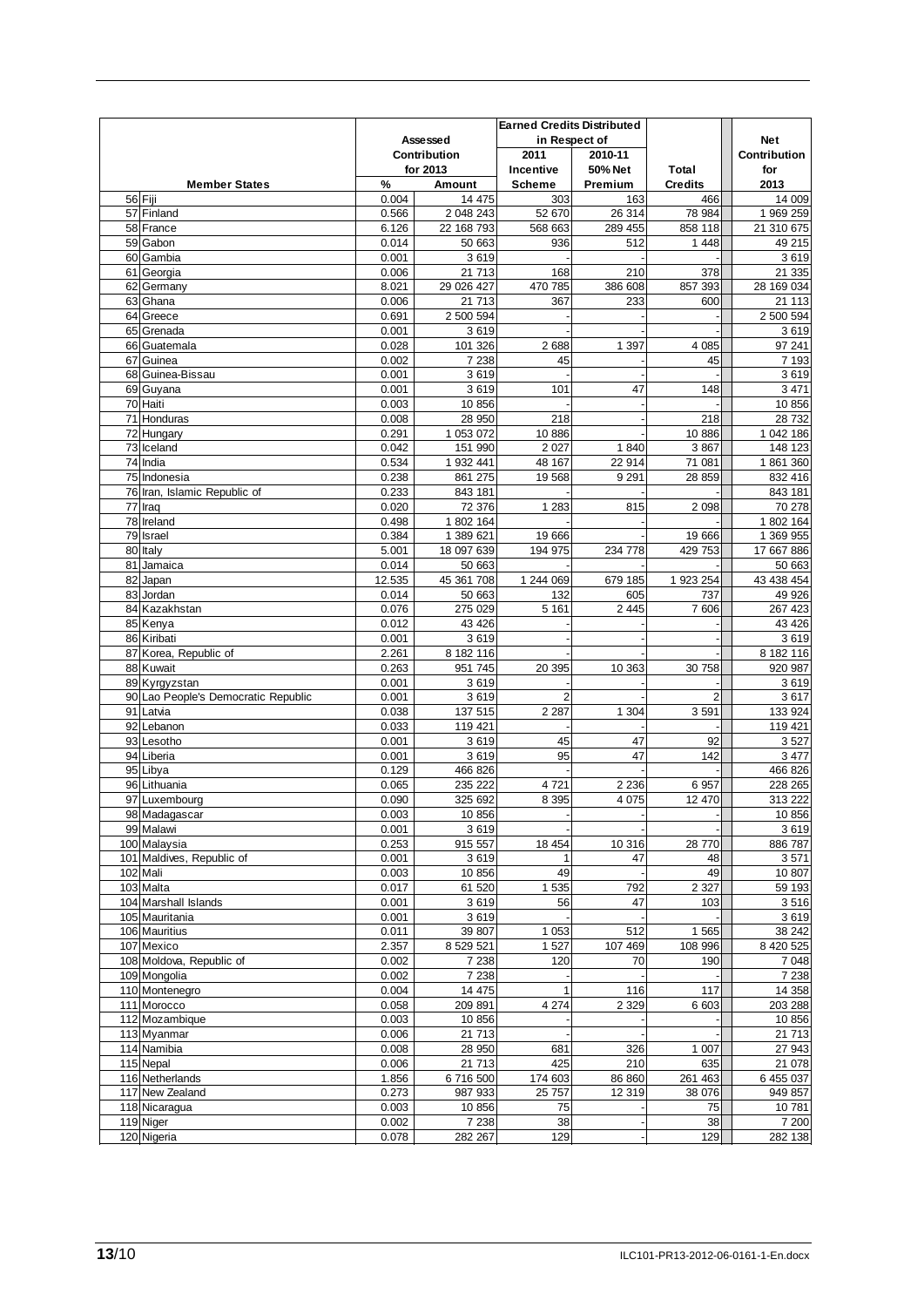|                                                       |                                   | Assessed             | <b>Earned Credits Distributed</b><br>in Respect of |                    |                         | <b>Net</b>                     |
|-------------------------------------------------------|-----------------------------------|----------------------|----------------------------------------------------|--------------------|-------------------------|--------------------------------|
|                                                       |                                   | Contribution         | 2011                                               | 2010-11            |                         | <b>Contribution</b>            |
| <b>Member States</b>                                  | %                                 | for 2013<br>Amount   | Incentive<br>Scheme                                | 50% Net<br>Premium | Total<br><b>Credits</b> | for<br>2013                    |
| 121 Norway                                            | 0.872                             | 3 155 597            | 77 807                                             | 38 540             | 116 347                 | 3 039 250                      |
| 122 Oman                                              | 0.086                             | 311 217              | 7 2 3 1                                            | 3703               | 10 934                  | 300 283                        |
| 123 Pakistan                                          | 0.082                             | 296 742              |                                                    |                    |                         | 296 742                        |
| 124 Palau                                             | 0.001                             | 3619                 |                                                    |                    |                         | 3619                           |
| 125 Panama                                            | 0.022                             | 79 614               | 986                                                | 1 0 4 8            | 2 0 3 4                 | 77 580                         |
| 126 Papua New Guinea                                  | 0.002                             | 7 2 3 8              |                                                    |                    |                         | 7 2 3 8                        |
| 127 Paraguay<br>128 Peru                              | 0.007<br>0.090                    | 25 3 32<br>325 692   | 45                                                 |                    | 45                      | 25 287<br>325 692              |
| 129 Philippines                                       | 0.090                             | 325 692              | 7 003                                              | 3912               | 10915                   | 314 777                        |
| 130 Poland                                            | 0.828                             | 2 996 370            | 65 150                                             | 30 948             | 96 098                  | 2 900 272                      |
| 131 Portugal                                          | 0.511                             | 1849209              | 22 834                                             |                    | 22 834                  | 1 826 375                      |
| 132 Qatar                                             | 0.135                             | 488 539              | 10 447                                             | 5 1 2 3            | 15 570                  | 472 969                        |
| 133 Romania                                           | 0.177                             | 640 528              | 10 904                                             | 5752               | 16 656                  | 623 872                        |
| 134 Russian Federation                                | 1.603                             | 5 800 943            | 125 501                                            | 65 297             | 190 798                 | 5 610 145                      |
| 135 Rwanda<br>136 Saint Kitts and Nevis               | 0.001<br>0.001                    | 3619<br>3619         | 43<br>49                                           |                    | 43<br>49                | 3576<br>3570                   |
| 137 Saint Lucia                                       | 0.001                             | 3619                 | 101                                                | 47                 | 148                     | 3 4 7 1                        |
| 138 Saint Vincent and the Grenadines                  | 0.001                             | 3619                 | 46                                                 |                    | 46                      | 3573                           |
| 139 Samoa                                             | 0.001                             | 3619                 | 101                                                | 47                 | 148                     | 3 4 7 1                        |
| 140 San Marino                                        | 0.003                             | 10 856               | 178                                                | 140                | 318                     | 10 538                         |
| 141 Sao Tome and Principe                             | 0.001                             | 3619                 |                                                    |                    |                         | 3619                           |
| 142 Saudi Arabia                                      | 0.830                             | 3 003 607            | 70 831                                             | 36 770             | 107 601                 | 2 896 006                      |
| 143 Senegal                                           | 0.006                             | 21 713               |                                                    |                    |                         | 21 713                         |
| 144 Serbia                                            | 0.037                             | 133 896              | 367                                                | 1 3 5 1            | 1718                    | 132 178                        |
| 145 Seychelles<br>146 Sierra Leone                    | 0.002<br>0.001                    | 7 2 3 8<br>3619      | 181                                                | 93                 | 274                     | 6 9 64<br>3619                 |
| 147 Singapore                                         | 0.335                             | 1 212 299            | 33 306                                             | 15 882             | 49 188                  | 1 163 111                      |
| 148 Slovakia                                          | 0.142                             | 513 870              | 9771                                               | 4 7 7 4            | 14 5 45                 | 499 325                        |
| 149 Slovenia                                          | 0.103                             | 372 737              | 9578                                               | 4 6 3 4            | 14 212                  | 358 525                        |
| 150 Solomon Islands                                   | 0.001                             | 3619                 |                                                    |                    |                         | 3619                           |
| 151 Somalia                                           | 0.001                             | 3619                 |                                                    |                    |                         | 3619                           |
| 152 South Africa                                      | 0.385                             | 1 393 240            | 17 047                                             | 15 719             | 32 766                  | 1 360 474                      |
| 153 South Sudan <sup>(1)</sup>                        | $\overline{\phantom{a}}$<br>3.178 |                      |                                                    |                    |                         | 11 379 786                     |
| 154 Spain<br>155 Sri Lanka                            | 0.019                             | 11 500 559<br>68757  | 120 773<br>182                                     | 815                | 120 773<br>997          | 67 760                         |
| 156 Sudan $(2)$                                       | 0.010                             | 36 188               |                                                    |                    |                         | 36 188                         |
| 157 Suriname                                          | 0.003                             | 10 856               | 47                                                 |                    | 47                      | 10 809                         |
| 158 Swaziland                                         | 0.003                             | 10 856               | 238                                                | 116                | 354                     | 10 502                         |
| 159 Sweden                                            | 1.065                             | 3 854 026            | 98 612                                             | 49 764             | 148 376                 | 3705650                        |
| 160 Switzerland                                       | 1.131                             | 4 092 867            | 113 604                                            | 54 678             | 168 282                 | 3 924 585                      |
| 161 Syrian Arab Republic                              | 0.025                             | 90 470               |                                                    |                    |                         | 90 470                         |
| 162 Tajikistan                                        | 0.002                             | 7 2 3 8              |                                                    |                    |                         | 7 2 38                         |
| 163 Tanzania, United Republic of<br>164 Thailand      | 0.008<br>0.209                    | 28 950<br>756 330    | 19 3 26                                            | 9 1 9 8            | 28 5 24                 | 28 950<br>727 806              |
| 165 The former Yug. Rep of Macedonia                  | 0.007                             | 25 332               |                                                    |                    |                         | 25 332                         |
| 166 Timor-Leste                                       | 0.001                             | 3619                 | $\mathbf{1}$                                       | 47                 | 48                      | 3571                           |
| 167 Togo                                              | 0.001                             | 3619                 |                                                    |                    |                         | 3619                           |
| 168 Trinidad and Tobago                               | 0.044                             | 159 227              | 3 2 0 2                                            | 1 653              | 4 8 5 5                 | 154 372                        |
| 169 Tunisia                                           | 0.030                             | 108 564              | 2 6 9 0                                            | 1 4 2 0            | 4 1 1 0                 | 104 454                        |
| 170 Turkey                                            | 0.617                             | 2 2 3 2 8 0 2        | 36 522                                             | 23 240             | 59 762                  | 2 173 040                      |
| 171 Turkmenistan                                      | 0.026                             | 94 089               |                                                    |                    |                         | 94 089                         |
| 172 Tuvalu<br>173 Uganda                              | 0.001<br>0.006                    | 3619<br>21 713       | 48<br>135                                          | 47                 | 95<br>135               | 3 5 24<br>$\overline{2}$ 1 578 |
| 174 Ukraine                                           | 0.087                             | 314 836              | 438                                                | 3 0 7 4            | 3512                    | 311 324                        |
| 175 United Arab Emirates                              | 0.391                             | 1 414 952            |                                                    |                    |                         | 1 414 952                      |
| 176 United Kingdom                                    | 6.607                             | 23 909 438           | 215 935                                            | 308 597            | 524 532                 | 23 384 906                     |
| 177 United States                                     | 22.000                            | 79 613 688           |                                                    |                    |                         | 79 613 688                     |
| 178 Uruguay                                           | 0.027                             | 97 708               | 316                                                | 1 2 5 7            | 1 573                   | 96 135                         |
| 179 Uzbekistan                                        | 0.010                             | 36 188               |                                                    |                    |                         | 36 188                         |
| 180 Vanuatu                                           | 0.001                             | 3619                 |                                                    |                    |                         | 3619                           |
| 181 Venezuela, Bolivarian Republic of<br>182 Viet Nam | 0.314<br>0.033                    | 1 136 304<br>119 421 | 2 7 6 4                                            | 1 3 2 7            | 4 0 9 1                 | 1 136 304<br>115 330           |
| 183 Yemen                                             | 0.010                             | 36 188               |                                                    |                    |                         | 36 188                         |
| 184 Zambia                                            | 0.004                             | 14 475               | 9                                                  | 116                | 125                     | 14 350                         |
| 185 Zimbabwe                                          | 0.003                             | 10 856               | 109                                                | 256                | 365                     | 10 491                         |
| <b>TOTAL</b>                                          | 100.000                           | 361 880 400          | 4752586                                            | 3 041 477          | 7 794 063               | 354 086 337                    |

**(1)** Rate of assessment yet to be determined by the UN General Assembly.

**(2)** Rate of assessment may be adjusted by the UN General Assembly in conjunction with the establishment of a rate of assessment for South Sudan.